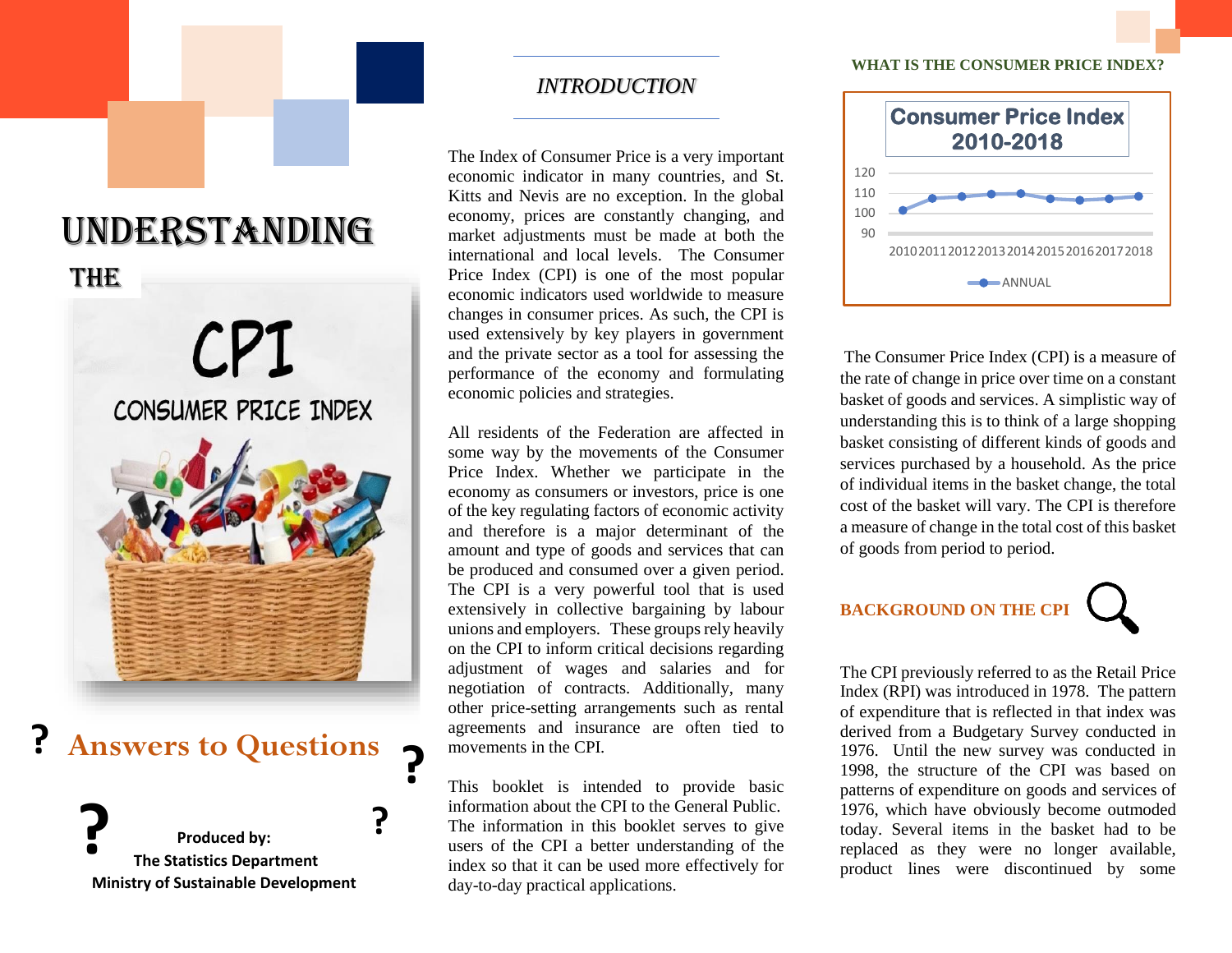manufacturers and consumer tastes and preferences had changed over time. It was on this basis that a Household Income and Expenditure Survey was conducted in 1998, a prerequisite to the construction of a new price index.

The Household Income and Expenditure Survey is a specialized family or household living study in which data is collected on households' expenditure for goods and services used in day to day to live. In the 1998 Survey the entire population was not enumerated, rather a sample of households was randomly selected on St. Kitts and Nevis. Now, the most recent Budgetary Survey was in 2007/2008 as the Survey of living Conditions/ Household Budget Survey.

The information collected from the survey provided the foundation for the construction of the consumer price index.



The CPI comprises groups, sections and items. Items in the basket are classified by section and group. A wide variety of goods and services were included in the index to reflect the type of items purchased and utilized by many consumers within the Federation. Items chosen were in popular demand, but at the same time care had to be taken that they were not "fads" or functions of temporary or irrational demand. Based on the information collected from the 2007/2008 Survey, the goods and services in the CPI is divided into twelve (12) categories and covered approximately 420 items that households spent their income on.

The categories are as follows:

**All Items**

- $\checkmark$  Food and Non– Alcoholic Beverages
- Alcohol Beverages, Tobacco and **Narcotics** Ý  $\rightarrow$
- $\checkmark$  Clothing and Footwear
- $\checkmark$  Housing, Water, Electricity, Gas, and Other Fuels

 $\checkmark$  Furnishing, Household Equipment and Routine Household Maintenance

- $\checkmark$  Health
- $\checkmark$  Transport
- $\checkmark$  Communication
- $\checkmark$  Recreation and Culture
- $\checkmark$  Education
- $\checkmark$  Restaurants and Hotels 用
- $\checkmark$  Miscellaneous Goods and Services

්

Started in October 2001 both the old Consumer Price Index and the new Consumer Price Index were run parallel for some time. It is however impossible to see a mirror image of change in the indices, since the weighting structure is different, and many more new items have been added.

#### **Relative Importance of Items in the Basket**



The amount spent on each item of the CPI 'basket' is compared to total household spending to obtain the relative importance or 'weight' of the commodities in the 'basket'. The '12' major sections in the CPI, each have representative 'group weights'. These weights establish the impact that a price change within each section will have on the overall index.

For example, a 5% rise in the cost of petrol will have a greater impact on the household budget than a 5% increase in the price of a newspaper. This is because households spend more money on petrol (hence a higher weight) than they do on newspapers.

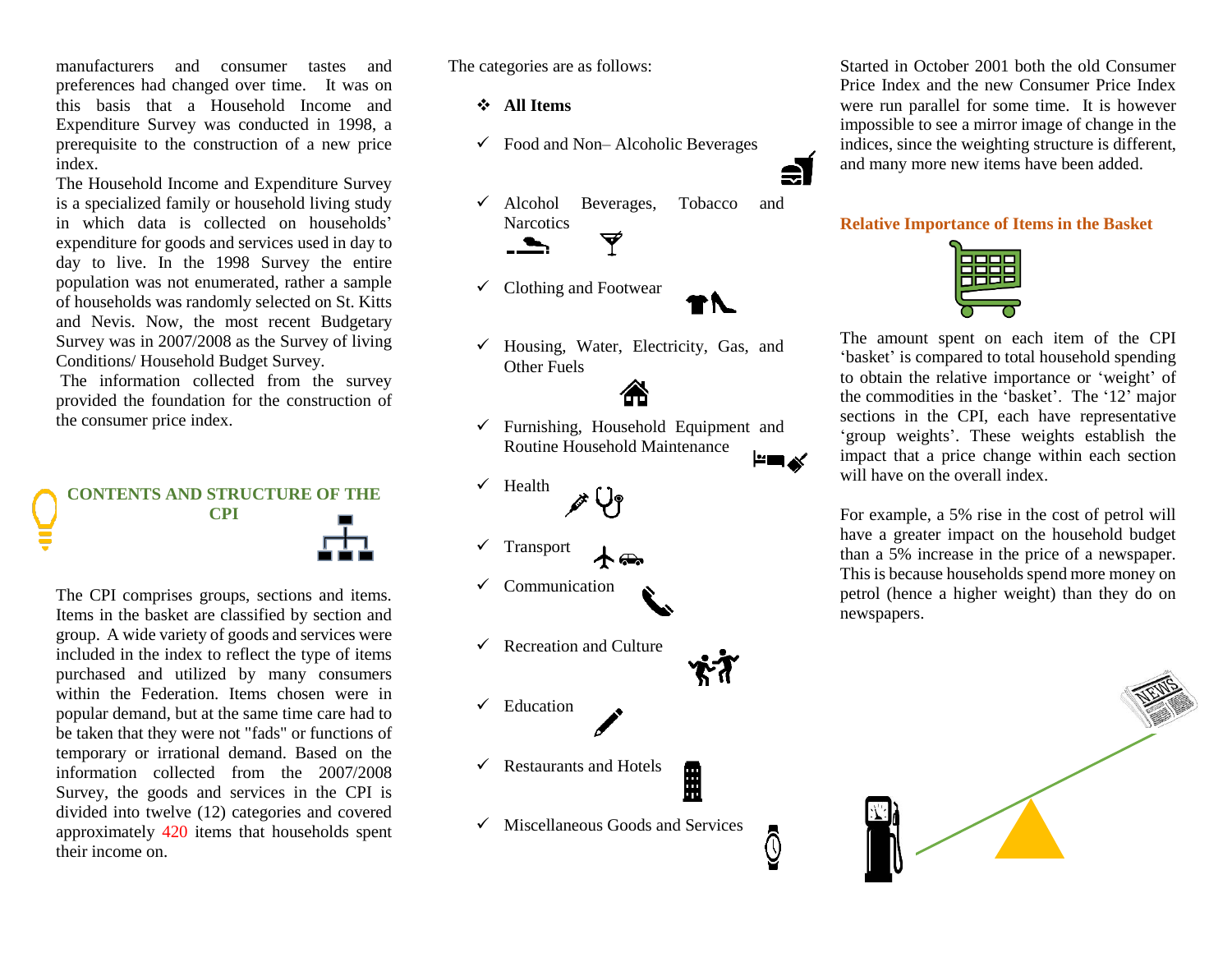The following table shows the number of items in each section of the basket and the section's assigned weight. The weight associated with each section is calculated by taking the ratio of the expenditure in each section to total expenditure and multiplying by 100.

#### TABLE 1-Items and Weight in sections of the Basket

| Sections                                                                                                                   | No. of Items | Weight |
|----------------------------------------------------------------------------------------------------------------------------|--------------|--------|
| <b>FOOD AND NON-</b><br><b>ALCOHOLIC</b><br><b>BEVERAGES</b>                                                               | 131          | 0.1758 |
| <b>ALCOHOL</b><br><b>BEVERAGES,</b><br><b>TOBACCO AND</b><br><b>NARCOTICS</b>                                              | 16           | 0.0266 |
| <b>CLOTHING AND</b><br><b>FOOTWEAR</b>                                                                                     | 70           | 0.0412 |
| HOUSING, WATER,<br>ELECTRICITY, GAS,<br><b>AND OTHER FUELS</b>                                                             | 30           | 0.2703 |
| <b>FURNISHING.</b><br><b>HOUSEHOLD</b><br><b>EOUIPMENT AND</b><br><b>ROUTINE</b><br><b>HOUSEHOLD</b><br><b>MAINTENANCE</b> | 48           | 0.0598 |
| <b>HEALTH</b>                                                                                                              | 09           | 0.0234 |
| <b>TRANSPORT</b>                                                                                                           | 28           | 0.1583 |
| <b>COMMUNICATION</b>                                                                                                       | 20           | 0.0831 |
| <b>RECREATION AND</b><br><b>CULTURE</b>                                                                                    | 14           | 0.0286 |
| <b>EDUCATION</b>                                                                                                           | 10           | 0.0236 |
| <b>RESTAURANTS AND</b><br><b>HOTELS</b>                                                                                    | 13           | 0.0550 |
| <b>MISCELLANEOUS</b><br><b>GOODS AND</b><br><b>SERVICES</b>                                                                | 31           | 0.0543 |

**How Are Prices Collected?**



Each month officers from the Statistics Department visit retail stores and service establishments to obtain price information on the items used to track and measure price change in the CPI. During each visit the officers collect prices of specific goods and services. If an item is available, the officer records its price. If the selected item is no longer available, or there have been changes in the quality or quantity of the good or service since the last time prices were collected, the officer substitutes a similar item or records the quality change in the item. In total over 1500 individual price quotations are collected and reviewed monthly to compile the Consumer Price Index.

## **How is the CPI Calculated?**



Ø

Data collected in the survey enabled the Statistics Department to construct a basket of goods and services and to assign to each item in the basket a weight or importance based on total family expenditure. Once the prices have been collected, they are checked for accuracy and consistency and the necessary corrections or adjustments are made.

After review of an item or service, its average price or current price is calculated. The CPI is compiled at two levels (i) elementary level -an equally weighted geometric mean (Jevon) and (ii) higher level -a geometric aggregate (Cobb-Douglas) index, the index of any item will be its current month's cost divided by its base period cost.

The base cost refers to the price of the item at a time previously specified and fixed. Once index numbers have been derived for each group of the index, the numbers are then linked together to obtain an aggregate index for each of the sections. They are in turn weighted to give an average price movement representing all goods and services in the basket. This movement or average change is identified as the 'All Items Index'.

**To derive a price relative for the sub-group 'cereals and bakery products' for example, the following steps are taken**

#### **Step 1**

The officers collect prices of different types of cereals and baked goods such as rice, cornflakes, bread, rolls, cake and biscuits each month from various grocery stores. The prices collected are reviewed to ensure that they refer to the same quality and quantity of cereals and baked goods observed in the previous month.

#### **Step 2**

The average price for each item is calculated as illustrated below. For example, the price for rice.

| <b>Grocery Store</b> | <b>Product-Rice (2lb)</b> |  |  |  |
|----------------------|---------------------------|--|--|--|
| A                    | \$6.99                    |  |  |  |
| в                    | \$4.95                    |  |  |  |
| C                    | \$4.75                    |  |  |  |
| D                    | \$5.00                    |  |  |  |
| E                    | \$5.25                    |  |  |  |
| <b>Average Price</b> | \$5.39                    |  |  |  |

**Prices collected for Rice in February 2018** The average price for rice is \$5.39

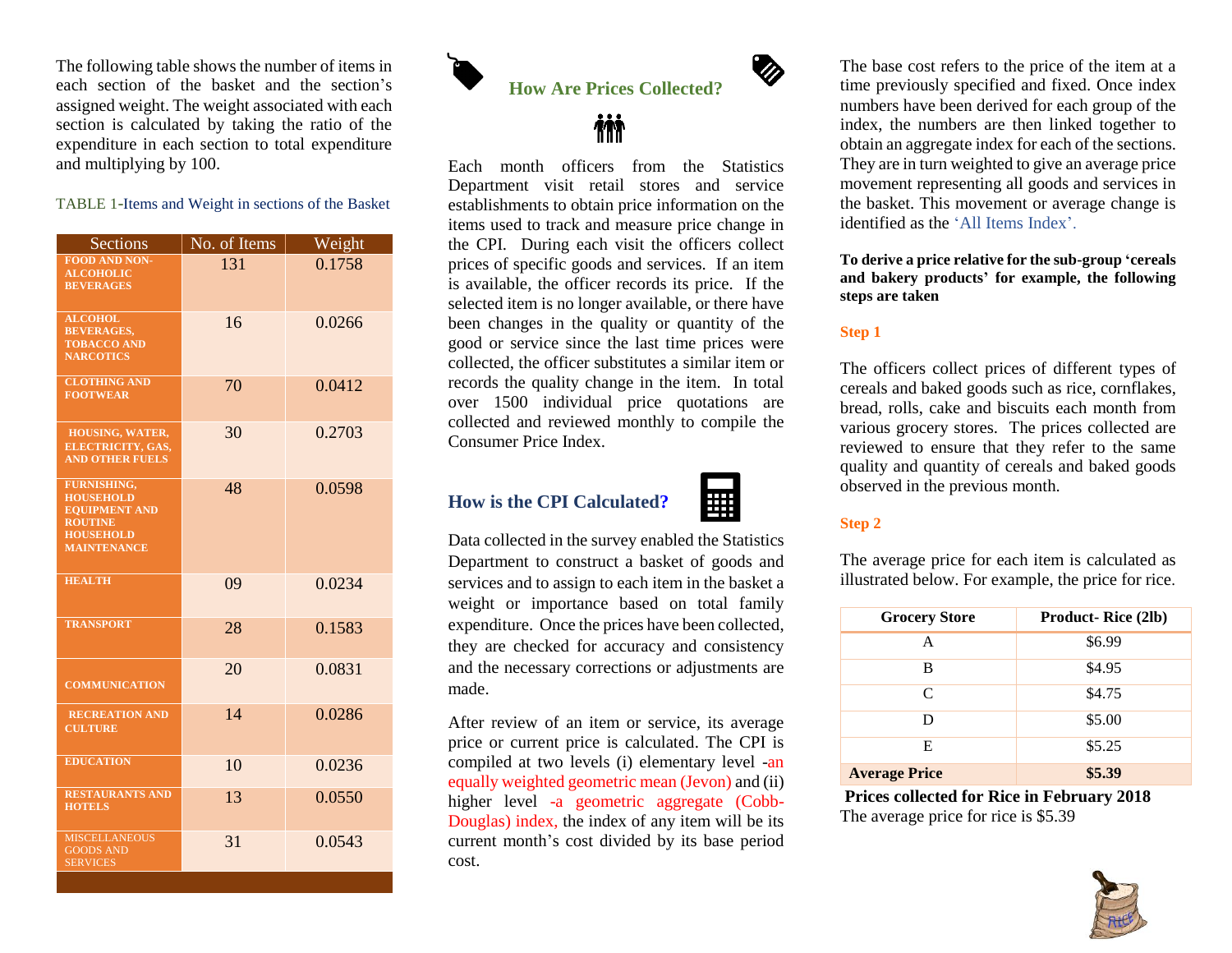#### **Step 3**

A price relative is computed by taking the ratio of the current month's average price and the base month's average price for rice. For example, if the average price paid for rice in February was \$5.39 and the base period cost was \$4.10, the price relative for February is calculated as:

> Average price paid in February Base period cost

> > $= $5.39$  $= $4.10$

#### **Price Relative = 1.315**

 $\bullet$  Base year = 2010

#### **Step 4**

Since the CPI for each item is calculated using equally weighted geometric mean (Jevon), the weight of the rice in the base period is required.

Assume  $\therefore$  base weight = 22.1

The weighted price relative can then be calculated by multiplying the price relative by the base weight of the item.

Weighted price relative

 $=$  base weight x price relative  $= 22.1 \times 1.315$ = **29.0615**

The process is repeated for all the items.

#### **Step 5**

Once the item indexes are calculated the higherlevel indexes for categories are compiled. So, the index for the subgroup is then calculated by dividing the total weighted price relative by the total weight of the sub-group then multiplying the result by 100.

**Assume that the sub-group:**  Total weighted price relative  $= 474.6922$ 

Total weight  $= 185.3$ 

Index for Cereals and Bakery products  $= 474.6922 \times 100$ 185.3

 $= 256.2$ 

If the base period was 2010 and the index number was being calculated for the current period 2017 then this index number (*256.2*) would suggest that in 2017 it would cost \$256.2 to purchase the same quantity of cereals and baked goods that would have cost \$100 in 2010.

#### Step 6

Price indices are computed for each sub-group in all categories in the same manner. These index numbers are then linked together to obtain an aggregate index for each of the sections. This movement or average change in price is identified as the "All Items CPI" and provides a measure of the rate of inflation/deflation.



#### **USING THE CONSUMER PRICE INDEX**

The following calculations are presented to show some of the everyday computations requested by users. The index numbers used are actual figures taken from the Consumer Price Index and are displayed in Table 2 below:

#### **Table 2 -St. Kitts CPI 'All Items Index" for each month-(based January 2010=100)**

| <b>MONTH</b>     | 2013   | 2014   | 2015    | 2016    | 2017   | 2018    |
|------------------|--------|--------|---------|---------|--------|---------|
| <b>January</b>   | 110.56 | 111.21 | 110.70  | 107.51  | 108.90 | 108.18  |
| <b>February</b>  | 110.36 | 110.98 | 109.99  | 107.61  | 108.75 | 108.23  |
| <b>March</b>     | 110.32 | 110.78 | 109.68  | 107.55  | 108.89 | 108.50  |
| <b>April</b>     | 110.85 | 110.75 | 108.91  | 107.89  | 109.26 | 108.64  |
| <b>May</b>       | 110.97 | 113.81 | 108.73  | 108.24  | 109.55 | 108.58  |
| <b>June</b>      | 110.53 | 111.60 | 108.76  | 107.87  | 109.36 | 108.25  |
| <b>July</b>      | 110.89 | 111.64 | 108.60  | 106.26  | 109.44 | 108.62  |
| <b>August</b>    | 111.33 | 111.50 | 108.61  | 109.41  | 110.86 | 108.89  |
| <b>September</b> | 111.73 | 112.16 | 108.10  | 109.27  | 110.88 | 107.86  |
| <b>October</b>   | 111.64 | 112.55 | 107.58  | 108.89  | 109.93 | 107.93  |
| <b>November</b>  | 111.51 | 112.64 | 107.81  | 108.42  | 111.32 | 109.06  |
| <b>December</b>  | 111.37 | 111.05 | 107.80  | 108.82  | 109.66 | 109.97  |
| <b>Average</b>   | 111.01 | 111.72 | 108.77  | 108.15  | 109.73 | 108.56  |
| <b>Inflation</b> | 0.99   | 0.65   | $-2.63$ | $-0.56$ | 1.47   | $-1.07$ |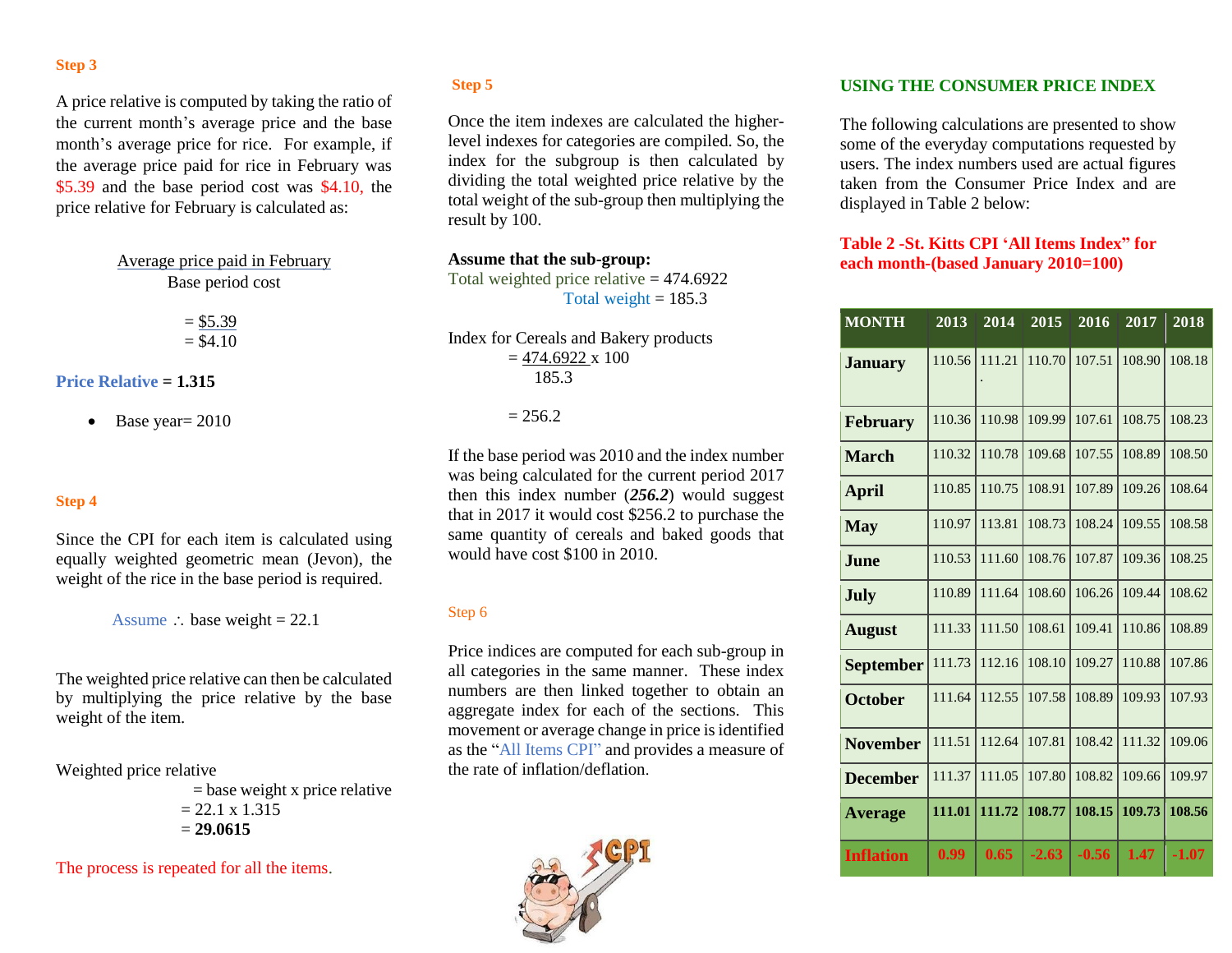

### **Determining the price change between specified periods**

The CPI is an important indicator in that it is used primarily to measure the rate at which the average price of goods and services change over time or, in other words, *the rate of inflation.*

#### **(a) Measuring a month to month price change**

The price change between **February** and **March** 2015 is calculated as follows:

March 2015 index – February 2015 index x 100 February 2015 index

 $= 108.22 - 108.36 \times 100$ 108.36

> $= -0.00129 \times 100$  $= -0.13%$

*All prices have decreased by –0.13% from February 2015 to March 2015.*



#### **(b) Measuring a year to year price change**

The price change between January **2016** and January **2017** is calculated as follows:

> January 2017 index - January 2016 x 100 January 2016 index

 $= 06.81 - 106.02 \times 100$ 106.02

 $= 0.00745 \times 100$ **= 0.75%**

*The 0.75% represents the rate of price change or the rate of inflation for the period between January 2016 and January 2017.*





#### **USING THE CPI AS AN ECONOMIC TOOL**



In many practical situations the CPI is used as a deflation tool or an escalation tool.

#### **a) An Escalation Tool**

One of the most common uses of the CPI is as an escalation tool in wage contracts. These contracts are generally known as collective bargaining agreements and are negotiated between employers and labour unions. The escalation rule is called a cost of living adjustment clause that is written into the contract such that the wage paid in the future is adjusted automatically by changes in the CPI. An example of this clause is as follows:



*"Effective 1st January 2001, the contract will provide an increase in basic wages equal to the percentage increase in the Consumer Price Index from January 1999 to January 2000."*

#### **(b) As an Economic Indicator**

The Consumer Price Index is currently the single most widely used measure of inflation and as a result it is often used as an indicator of the effectiveness of government's economic policy. Also, members of the various Government ministries use trends in the CPI to aid in formulating fiscal and monetary policies.